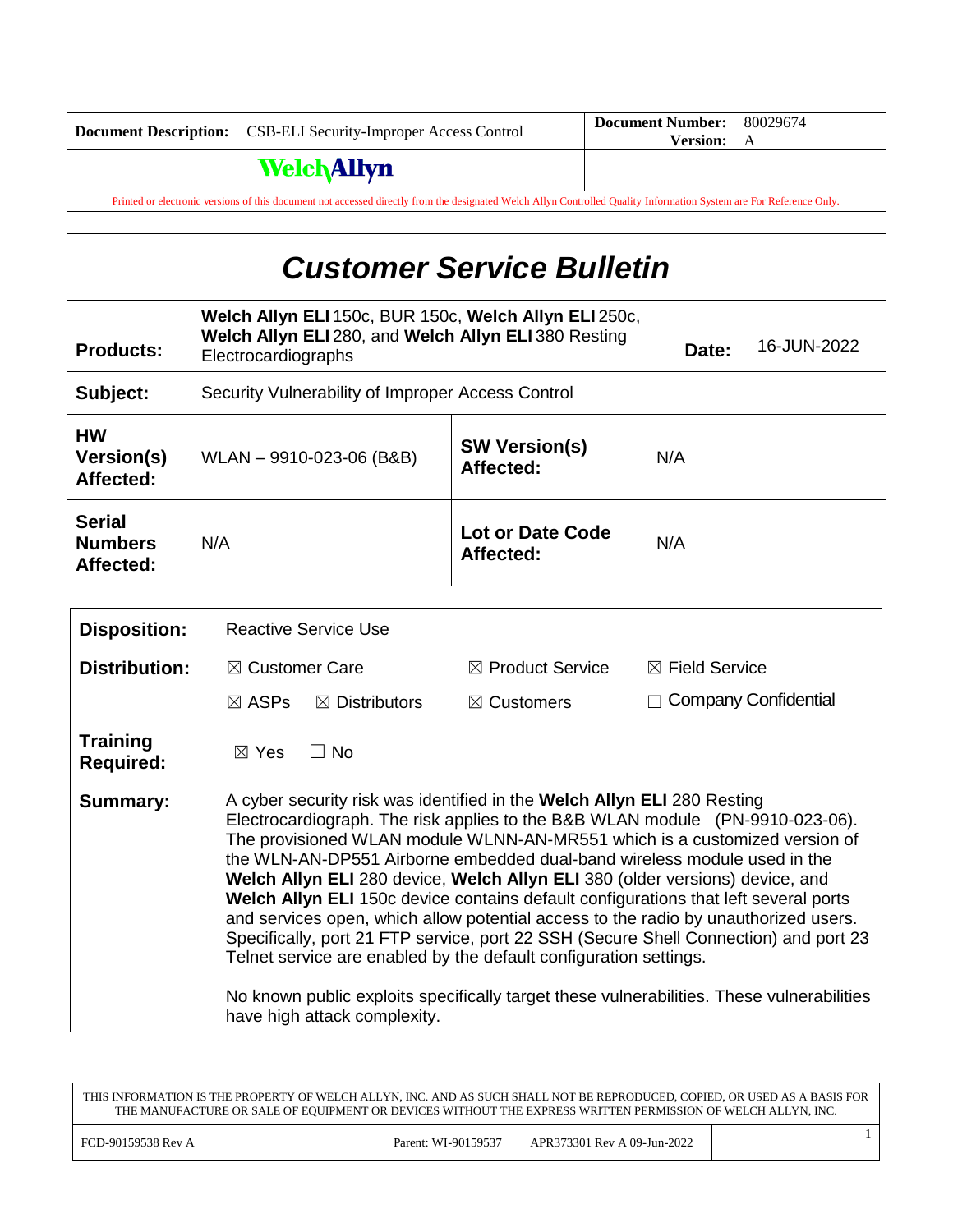| <b>Mitigation:</b> | Hillrom is releasing software updates for all impacted devices to address these<br>vulnerabilities. New product versions that mitigate these vulnerabilities are available<br>as follows:                                                                                               |
|--------------------|-----------------------------------------------------------------------------------------------------------------------------------------------------------------------------------------------------------------------------------------------------------------------------------------|
|                    | Welch Allyn ELI 380 Resting Electrocardiograph: available by Q4 2023<br>Welch Allyn ELI 280/BUR280/MLBUR 280 Resting Electrocardiograph:<br>٠<br>Software version 2.4.1, available June 2022<br>Welch Allyn ELI 150c/BUR 150c/MLBUR 150c Resting Electrocardiograph:                    |
|                    | available by Q4 2023                                                                                                                                                                                                                                                                    |
|                    | Hillrom recommends users upgrade to the latest product versions. Customers should<br>contact Technical Support for assistance.                                                                                                                                                          |
|                    | The following actions can be taken by facility IT resources today to reduce risk<br>associated with this vulnerability.                                                                                                                                                                 |
|                    | Apply proper network and physical security controls.                                                                                                                                                                                                                                    |
|                    | Disabling FTP and Telnet on the facility network.<br>Ensure a unique encryption key is configured for ELI Link and cardiographs,<br>٠<br>per instructions in the product user manual.                                                                                                   |
|                    | Locate control system networks and remote devices behind firewalls and<br>$\bullet$<br>isolate them from the business network.                                                                                                                                                          |
|                    | When remote access is required, use secure methods, such as Virtual Private<br>Networks (VPNs), recognizing that VPNs may have vulnerabilities and should<br>be updated to the most current version available. Also recognize that a VPN<br>is only as secure as the connected devices. |
|                    | Organizations observing any suspected malicious activity should follow their<br>established internal procedures and report their finding to CISA or tracking and<br>correlation against other incidents.                                                                                |
|                    | <b>CISA Contact Information:</b>                                                                                                                                                                                                                                                        |
|                    | Phone - +1-888-282-0870<br>Email - CISAservicedesk@cisa.dhs.gov                                                                                                                                                                                                                         |
|                    | Welch Allyn and ELI are registered trademarks of Baxter International Inc. or its subsidiaries.                                                                                                                                                                                         |
| <b>Resolution:</b> | This issue has been documented into our feedback system (B104662, B104650,<br>B104660) for correction in a future software release.                                                                                                                                                     |

| Version | Sec, Pg,<br>Para<br><b>Changed</b> | <b>Change Made</b>     | <b>Date Version</b><br>Created | <b>Version</b><br><b>Created By</b><br>(initials) |
|---------|------------------------------------|------------------------|--------------------------------|---------------------------------------------------|
| A       | $\rm N/A$                          | <b>Initial Release</b> | 16-JUN-2022                    | <b>SLB</b>                                        |

THIS INFORMATION IS THE PROPERTY OF WELCH ALLYN, INC. AND AS SUCH SHALL NOT BE REPRODUCED, COPIED, OR USED AS A BASIS FOR THE MANUFACTURE OR SALE OF EQUIPMENT OR DEVICES WITHOUT THE EXPRESS WRITTEN PERMISSION OF WELCH ALLYN, INC.